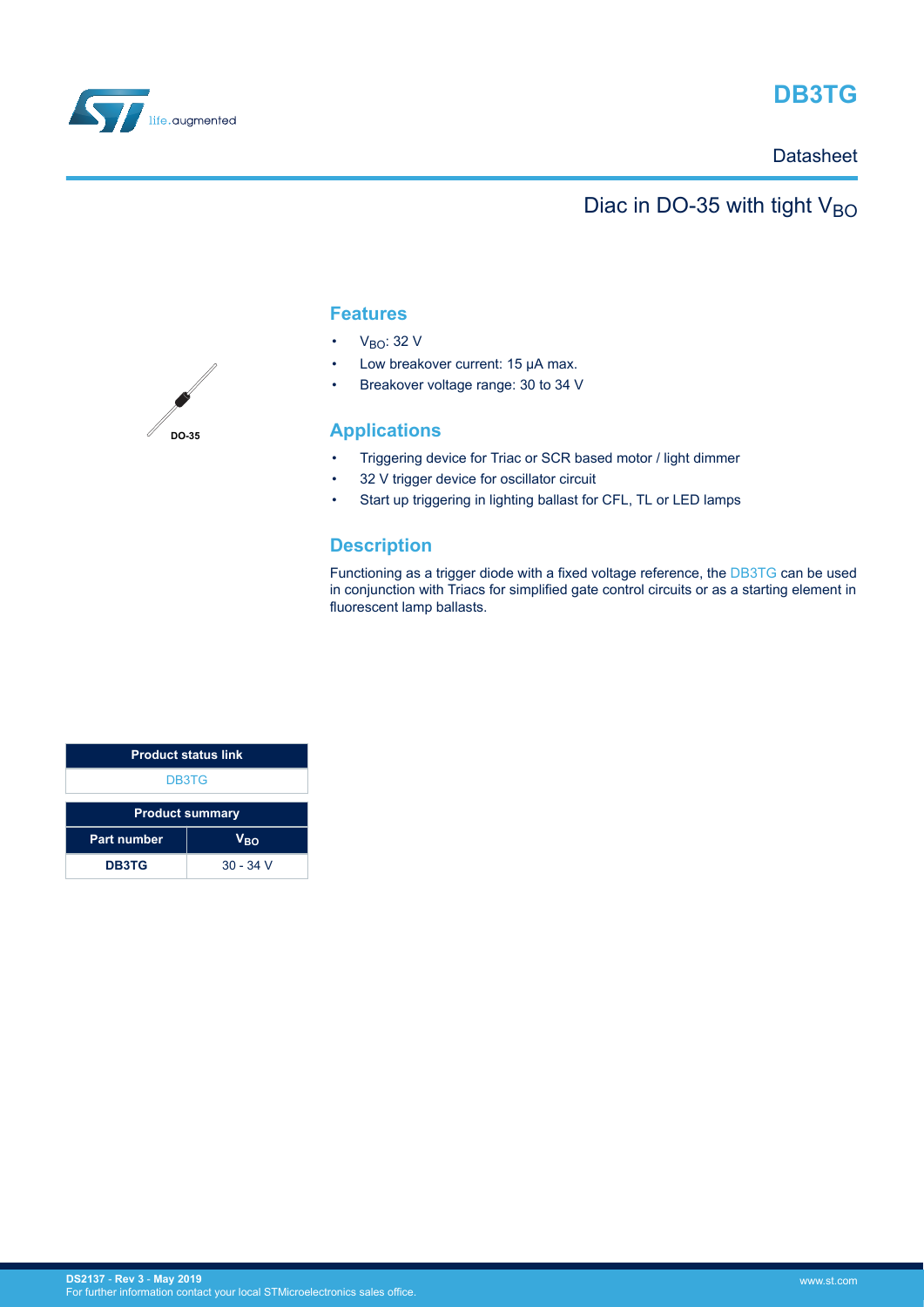# **1 Characteristics**

 $\sqrt{2}$ 

### **Table 1. Absolute maximum ratings (limiting values), T<sup>j</sup> = 25 °C unless otherwise specified**

| <b>Symbol</b> | <b>Parameter</b>                                            | <b>Value</b>    | <b>Unit</b> |
|---------------|-------------------------------------------------------------|-----------------|-------------|
| <b>ITRM</b>   | Repetitive peak on-state current, $t_p$ = 20 µs, F = 120 Hz | 2.00            | А           |
| $T_{\sf stg}$ | Storage junction temperature range                          | $-40$ to $+125$ | °C          |
| Tĩ            | Operating junction temperature range                        | $-40$ to $+125$ | °C          |

### **Table 2. Electrical characteristics (T<sup>j</sup> = 25 °C unless otherwise specified)**

| <b>Symbol</b>             | <b>Parameter</b>              | <b>Test conditions</b>                        |      | <b>Value</b>    | <b>Unit</b> |
|---------------------------|-------------------------------|-----------------------------------------------|------|-----------------|-------------|
|                           |                               |                                               | Min. | 30              |             |
| $V_{BO}$                  | Breakover voltage (1)         | $C = 10 nF^{(2)}$                             | Typ. | 32              | $\vee$      |
|                           |                               |                                               | Max. | 34              |             |
| $V_{BO1} - V_{BO2}$       | Breakover voltage symmetry    | $C = 10 nF^{(2)}$                             |      | 2               | $\vee$      |
| $\Delta V$                | Dynamic breakover voltage (1) | $V_{\rm BO}$ and $V_{\rm F}$ at 10 mA         | Min. | 9               | $\vee$      |
| $V_{\rm O}$               | Output voltage (1)            | See Figure 2. Test circuit, $(R = 20 \Omega)$ | Min. | 5               | $\vee$      |
| $I_{BO}$                  | Breakover current (1)         | $C = 10 nF^{(2)}$                             | Max. | 15              | μA          |
| $t_{r}$                   | Rise time $(1)$               | See Figure 3. Rise time measurement           | Max. | $\overline{2}$  | $\mu s$     |
| $\mathsf{I}_{\mathsf{R}}$ | Leakage current $(1)$         | $V_R$ = 0.5 x $V_{RO}$ max                    | Max. | 10 <sup>1</sup> | μA          |
| Iр                        | Peak current <sup>(1)</sup>   | See Figure 2. Test circuit                    | Min. | 0.30            | A           |

*1. Applicable to both forward and reverse directions.*

*2. Connected in parallel to the device*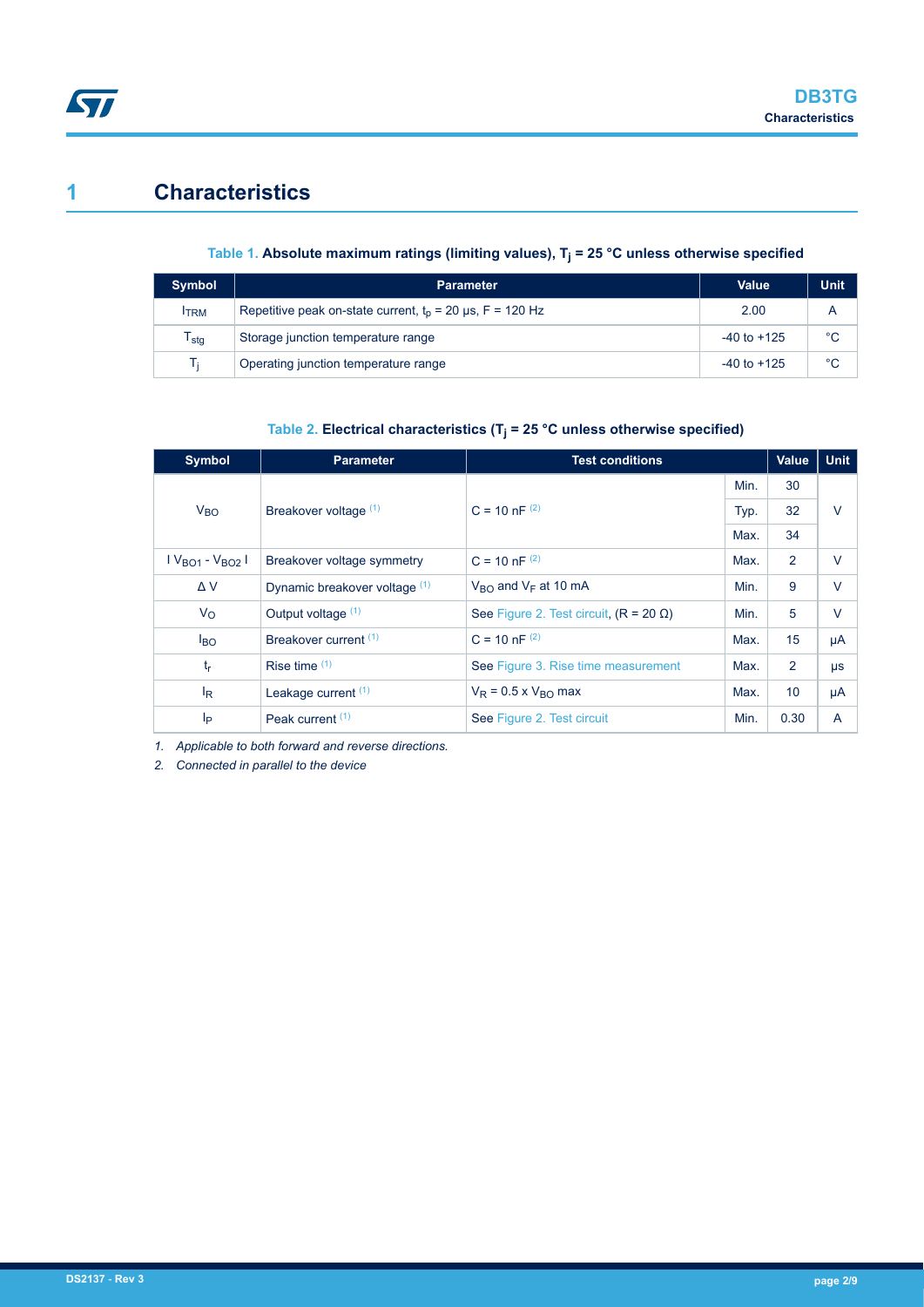







<span id="page-2-0"></span>ST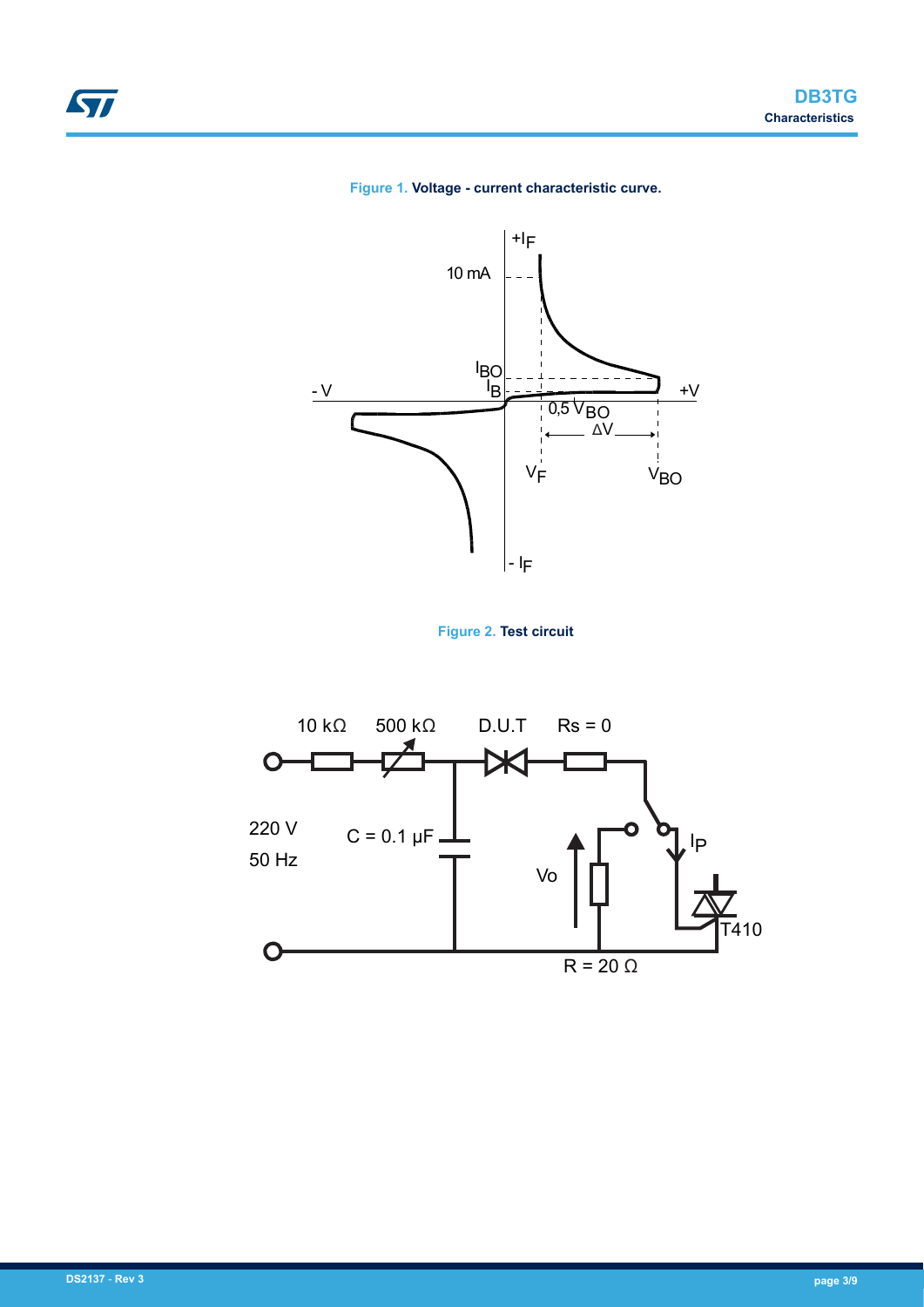### **Figure 3. Rise time measurement**

<span id="page-3-0"></span>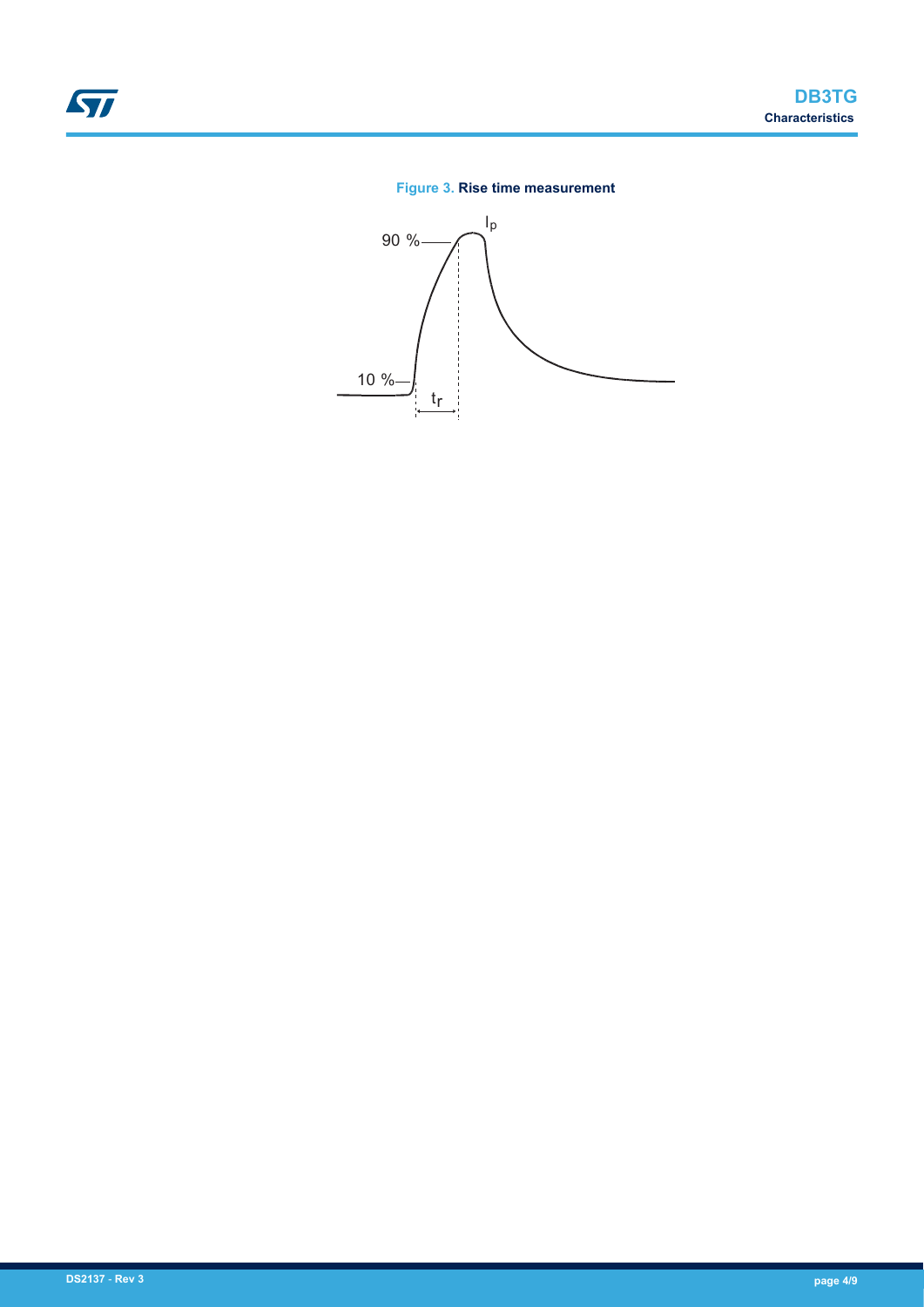## <span id="page-4-0"></span>**1.1 Characteristics (curves)**



### Figure 6. Triac gate current pulse duration  $t_p$  (to have  $I_p$  > 50 mA) versus Rs and C values (typical values)



*Note: according to Figure 2. Test circuit*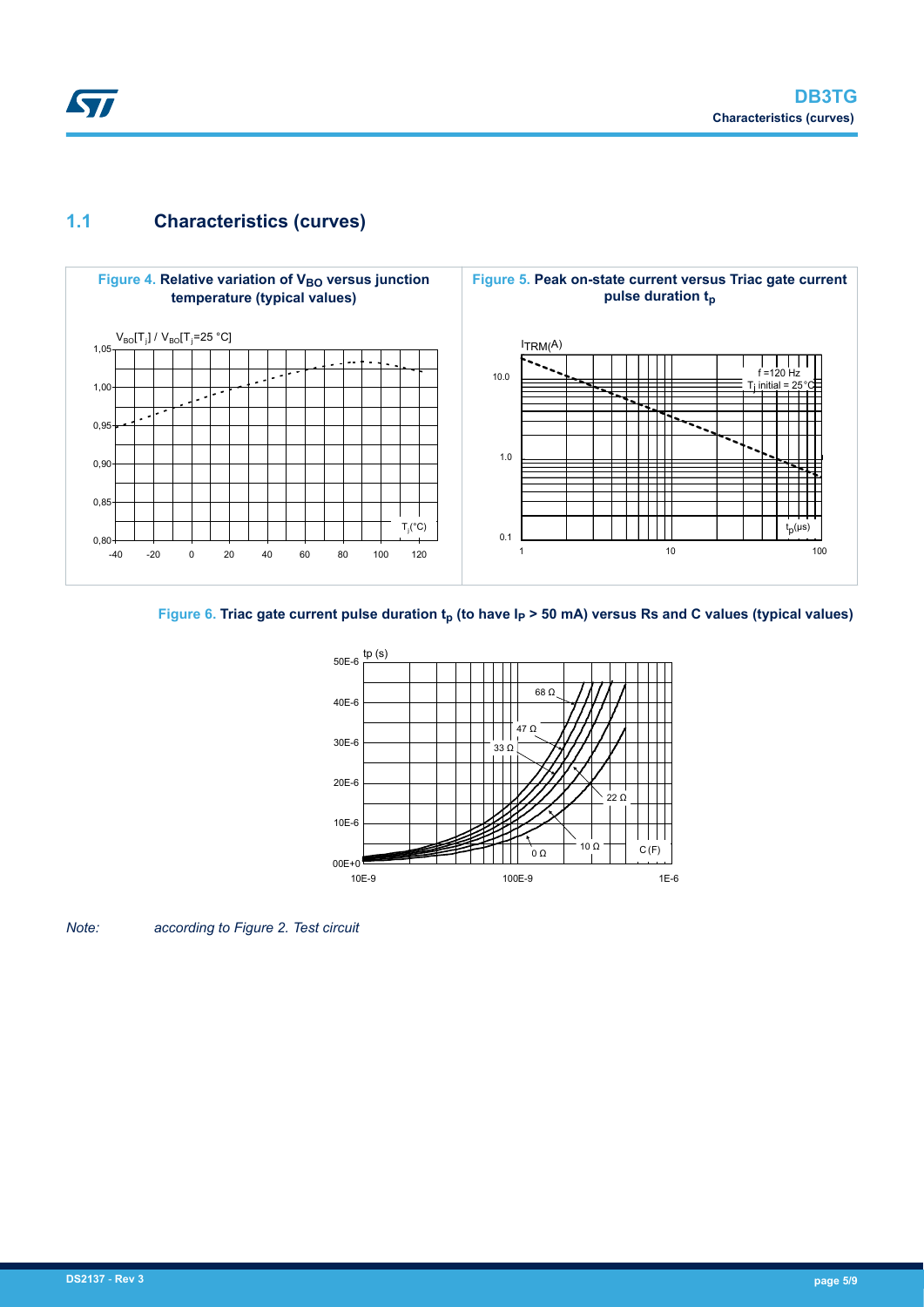# **2 Package information**

In order to meet environmental requirements, ST offers these devices in different grades of [ECOPACK](https://www.st.com/ecopack) packages, depending on their level of environmental compliance. ECOPACK specifications, grade definitions and product status are available at: [www.st.com.](http://www.st.com) ECOPACK is an ST trademark.

## **2.1 DO-35 package information**



**Figure 7. DO-35 package outline**

#### **Table 3. DO-35 package mechanical data**

|      | <b>Dimensions</b>  |                |              |       |
|------|--------------------|----------------|--------------|-------|
| Ref. | <b>Millimeters</b> |                | Inches $(1)$ |       |
|      | Min.               | Max.           | Min.         | Max.  |
| A    | 3.05               | 4.50           | 0.120        | 0.177 |
| B    | 1.53               | $\overline{2}$ | 0.060        | 0.079 |
| C    | 28                 | 31             | 1.102        | 1.220 |
| D    | 0.46               | 0.55           | 0.018        | 0.022 |

*1. Inches given for reference only*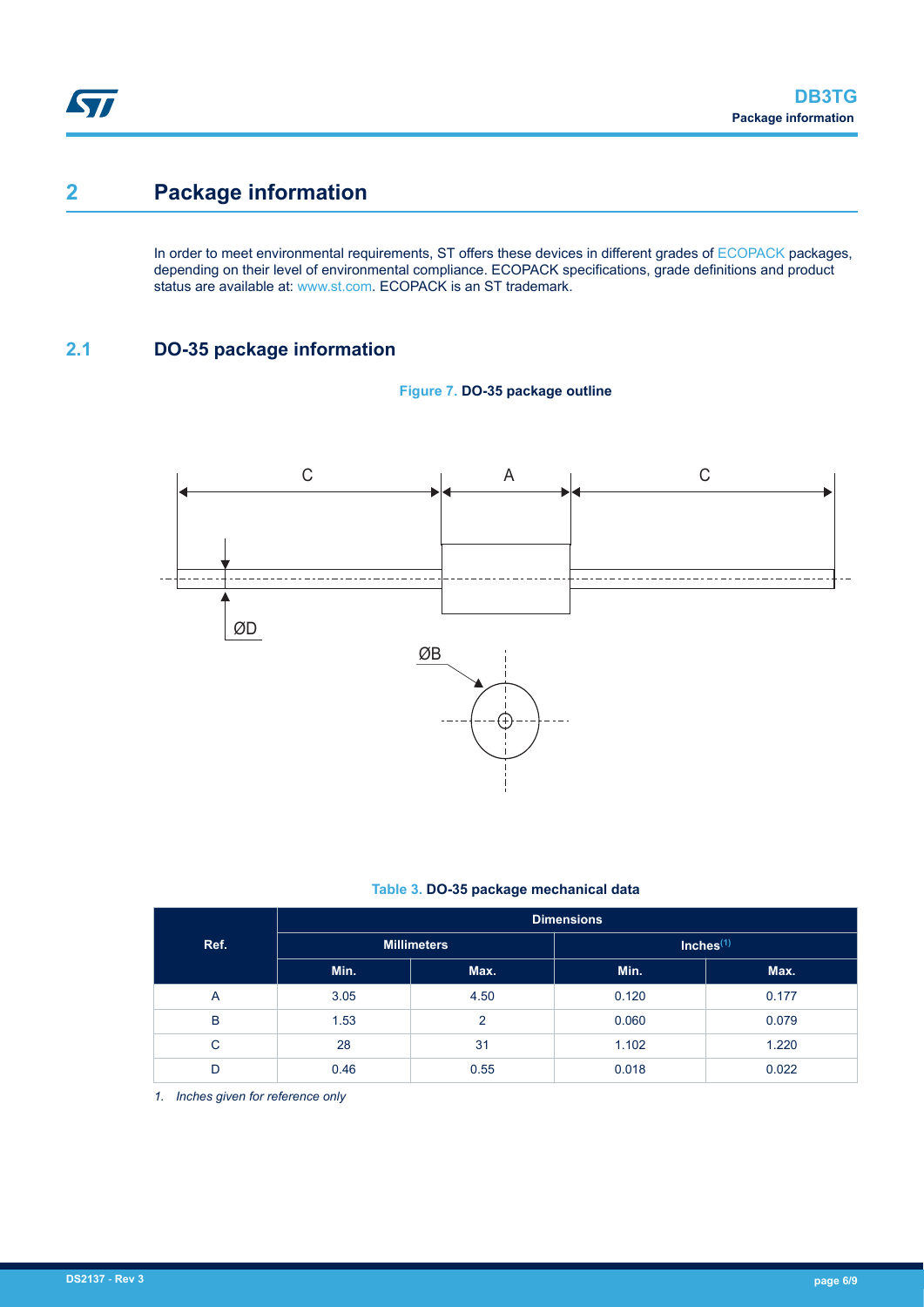

# **3 Ordering information**

### **Figure 8. Ordering information scheme**



### **Table 4. Ordering information**

| Order code | <b>Marking</b>         | Package | Weight | Base qty. | Delivery mode |
|------------|------------------------|---------|--------|-----------|---------------|
| DB3TG      | DB3TG (Blue Body Coat) | DO-35   | 0.15 a | 5000      | Tape and reel |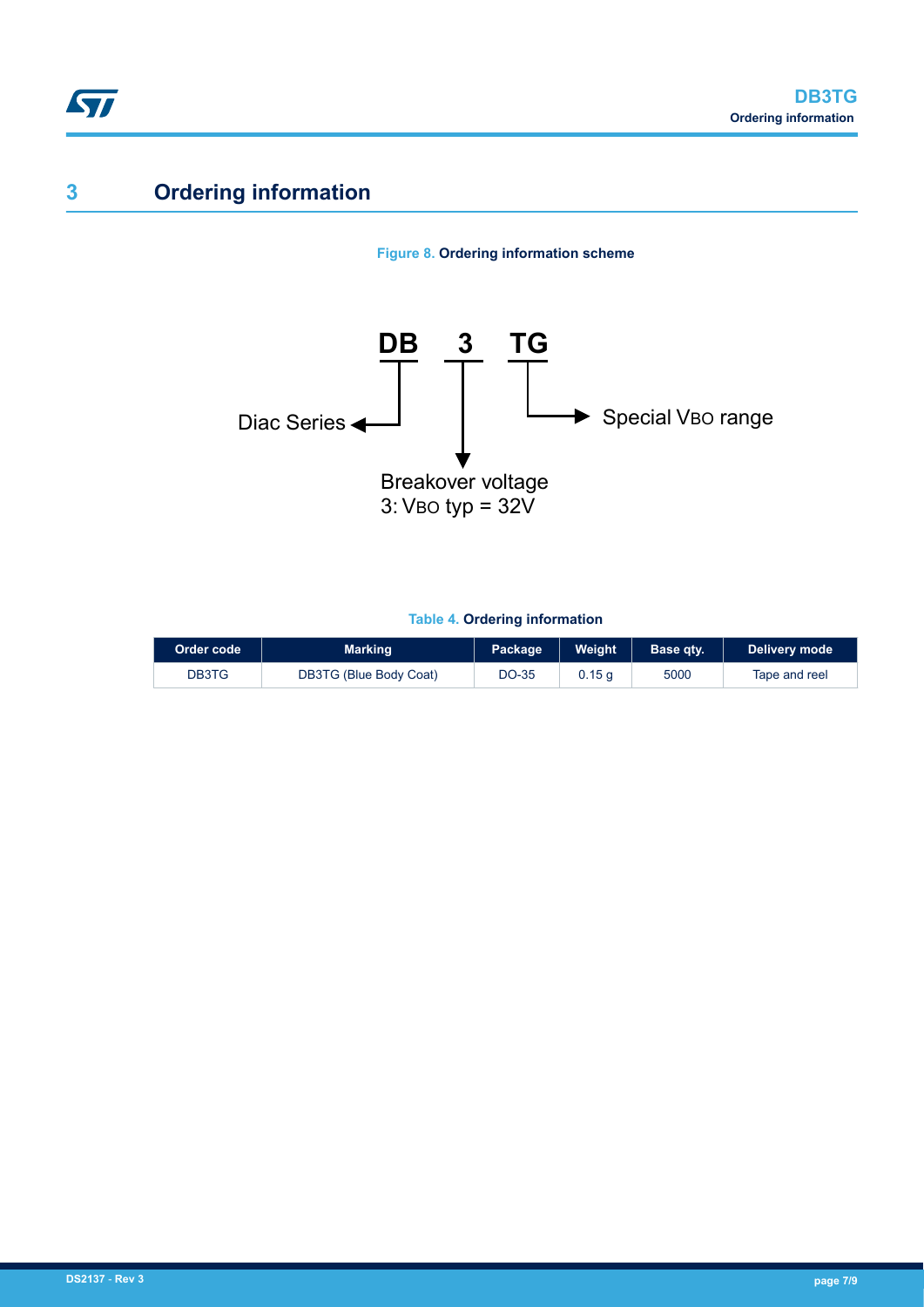## **Revision history**

### **Table 5. Document revision history**

| <b>Date</b> | <b>Version</b> | <b>Changes</b>                                       |  |
|-------------|----------------|------------------------------------------------------|--|
| Oct-2001    |                | Previous release.                                    |  |
| 07-May-2019 |                | <b>Updated Section 1.1 Characteristics (curves).</b> |  |